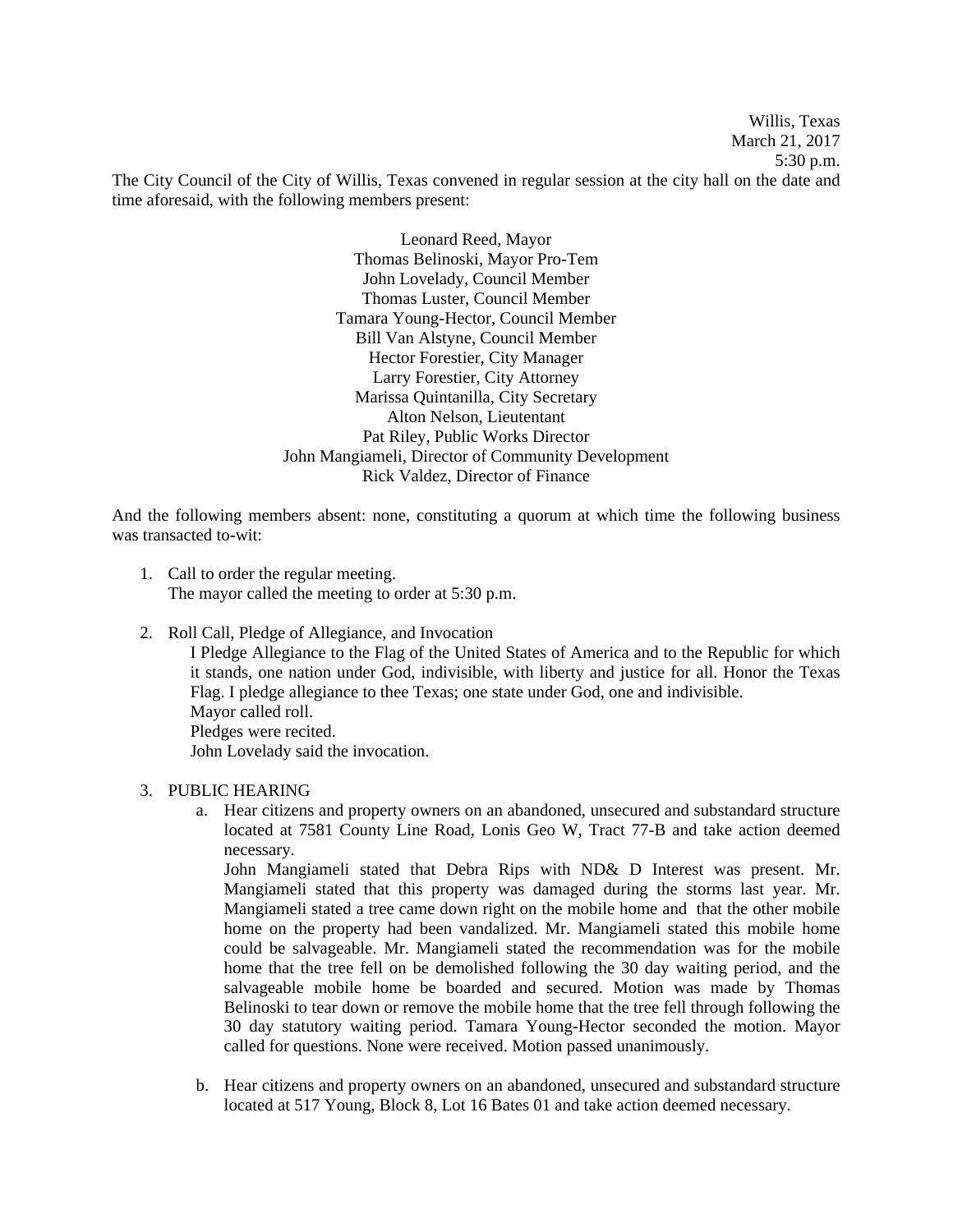Mr. Mangiameli stated that this was an old structure which was occupied until recently. Mr. Mangiameli stated that Bonita DeRosa had spoken with the son of the gentleman who had been living in the home and expressed that he wanted to demolish the structure, but nothing had been done yet. Mr. Mangiameli stated the recommendation was to demolish the structure following the 30 day waiting period. Motion was made by Tamara Young-Hector to demolish the structure at 517 Young street following the 30 day statutory waiting period. Thomas Belinoski seconded the motion. Mayor called for questions. None were received. Motion passed unanimously. Mayor closed the public hearing at 5:40 p.m.

4. CITIZENS INQUIRY

- a. Update from Randy Johnson, of Montgomery County Hospital District
	- Randy Johnson gave the council an update on the Montgomery County Hospital District. Mr. Johnson stated that in January they received a quality accreditation called CAAS. Mr. Johnson stated that CAAS is a survey that looks to make sure they are providing quality and appropriate services. Mr. Johnson stated there was no negative findings and ranked in the top five. Mr. Johnson gave the council commemorative coins.

# 5. CONSENT AGENDA

- a. Consider the minutes of the previous meeting; February 21, 2017
- b. Approval of accounts payable.
- c. Approval of financial statements and tax collection report.
- d. Approval of City of Willis Purchasing Policy
- e. Approval of Personnel Policy Section 3.2 Policy on Responsibility for City Equipment and Vehicles.

Mayor called for questions or comments on the consent agenda. None were received. Mayor and council approved items 4a – 4f by unanimous consent.

## 6. ORDINANCES

First and Final Reading

a. Discuss and Consider adoption of an ordinance authorizing publication of notice of intention to issue up to \$9,800,000 City of Willis, Texas Tax and Revenue Certificates of Obligation, Series 2017.

The Mayor read the following caption, "ORDINANCE AUTHORIZING PUBLICATION OF NOTICE OF INTENTION TO ISSUE UP TO \$9,800,000 CITY OF WILLIS, TEXAS TAX AND REVENUE CERTIFICATES OF OBLIGATION, SERIES 2017" Motion was made by Tamara Young-Hector to approve an ordinance authorizing publication of notice of intention to issue up to \$9,800,000 City of Willis, Texas Tax and Revenue Certificates of Obligation, Series 2017. John Lovelady seconded the motion. Mayor called for questions. None were received. Motion passed unanimously.

### 7. EXECUTIVE SESSION

- a. Convene into closed executive session to discuss certain matters related to economic development negotiations in the City as authorized by Section 551.087 of the Texas Government Code.
	- i. Caldwell Property Development

Mayor and council convened into closed executive session at 5:53 p.m.

b. Reconvene into open session to take action, if necessary, on matters discussed in closed executive session.

Mayor and council reconvened into open session at 6:56 p.m. No action was taken.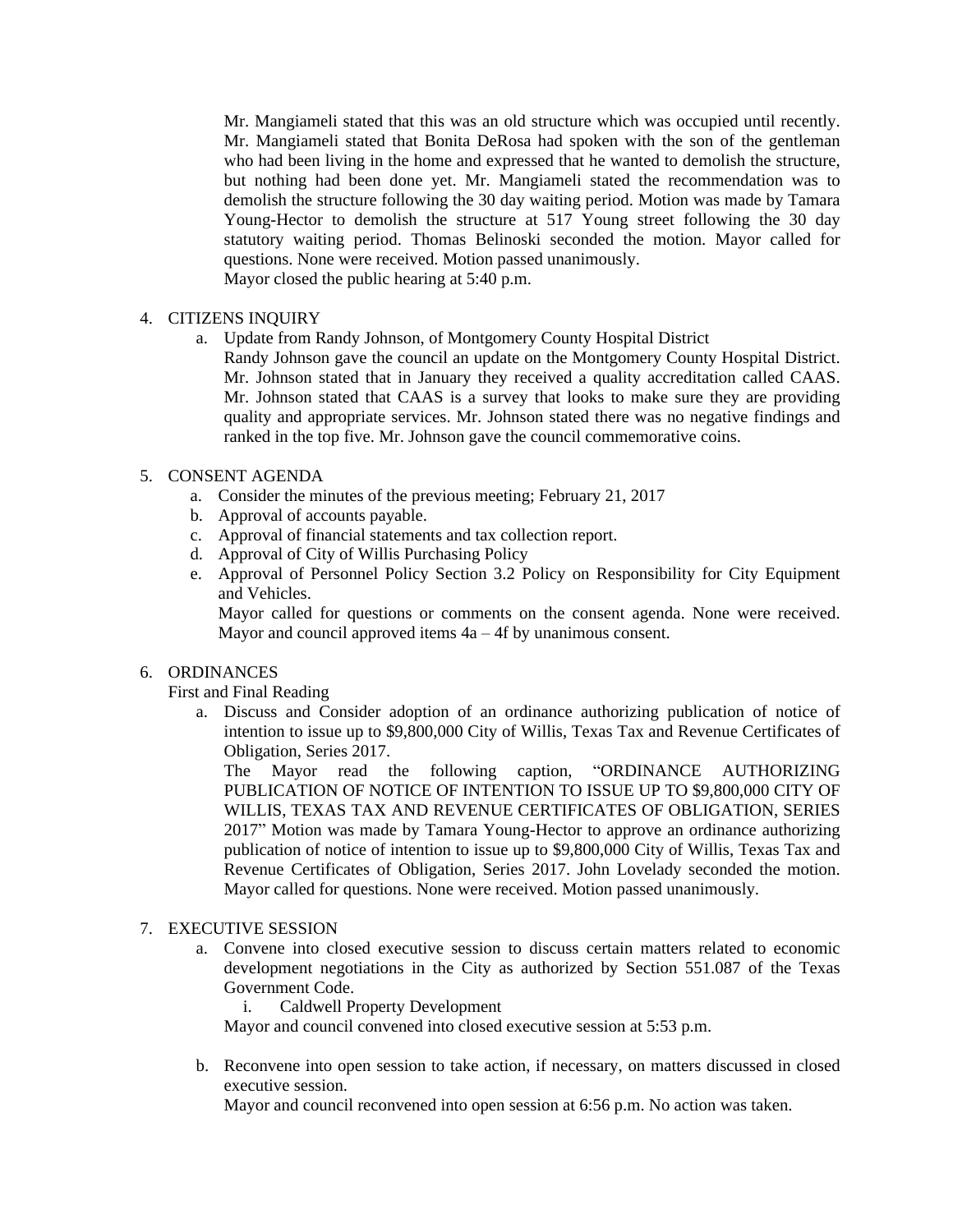## 8. NEW BUSINESS

- a. Consider approving a resolution supporting special legislation granting road powers to Montgomery County MUD 100 and Montgomery County MUD 101. Larry Forester stated this was a request from Tim Fitzpatrick, and Peter Barnhart representatives of the Caldwell Property Development regarding MUD 100 and MUD 101 road powers. Mr. Fitzpatrick stated that MUD 100 and 101 had been created by the state legislature, but had not been created with road powers. Mayor asked them to explain road powers to the council. Mr. Fitzpatrick stated that a traditional MUD District allows the developer over time as they create value get reimbursed for water, sewer, drainage, and major thoroughfares, road powers allows will allow for this reimbursement. Motion was made by Thomas Belinoski to approve a resolution supporting special legislation granting road powers to Montgomery County MUD 100 and Montgomery County MUD 101. Thomas Luster seconded the motion. Mayor called for questions none were received. Motion passed unanimously.
- b. Consider and take action on a resolution cancelling the May 6, 2017 city general election. Mr. Forestier stated John Lovelady had not run for re-election, but Johnnie Stone had signed up for his position. Mr. Forestier stated that the positions of Mayor and Council were uncontested. Motion was made by Thomas Belinoski to approve a resolution cancelling the May 6, 2017 city general election. Tamara Young-Hector seconded the motion. Mayor called for questions. None were received. Motion passed unanimously.
- c. Consider and take action on a resolution against Senate Bill 2.
	- Mr. Forestier stated that Senator Bettancourt of Houston has proposed Senate Bill 2 reducing the percentage amount that a city can increase on ad valorem tax from 8% to 4%. Larry Foerster stated that they passed this 18 to 12 and is out of senate. Motion was made by Tamara Young-Hector to approve a resolution against Senate Bill 2 upon changing from Senator Robert Nichols to Representative Will Metcalf. Thomas Belinoski seconded the motion. Mayor called for questions. None were received. Motion passed unanimously.

Mr. Fitzpatrick of Caldwell Property Development stated that there were two resolutions, one for the consent of the MUD's and one for the consent of road powers. Mr. Forester stated that the only resolution the city received was the one on the road powers. Mr. Forester stated on the consent of the MUD's no action had been taken and there had only been one reading. Mr. Forester stated that the concern the Mayor had was that this item was not specifically on the agenda therefore no action could not be taken at this meeting.

- d. Consider and approve appointments to the Willis Economic Development Corporation for terms expiring. Motion was made by Thomas Belinoski to approve appointments of Anthony Williams, and Nancy Petrus to the Willis Economic Development Corporation for terms expiring. John Lovelady seconded the motion. Mayor called for questions. None were received. Motion passed unanimously.
- e. Consider and approve appointments to the Willis Community Development Corporation for terms expiring. Motion was made by John Lovelady to approve the appointments of Lorrinda Bishop, Yolanda Harris, Tamara Young-Hector, and Mary Reed to the Willis Community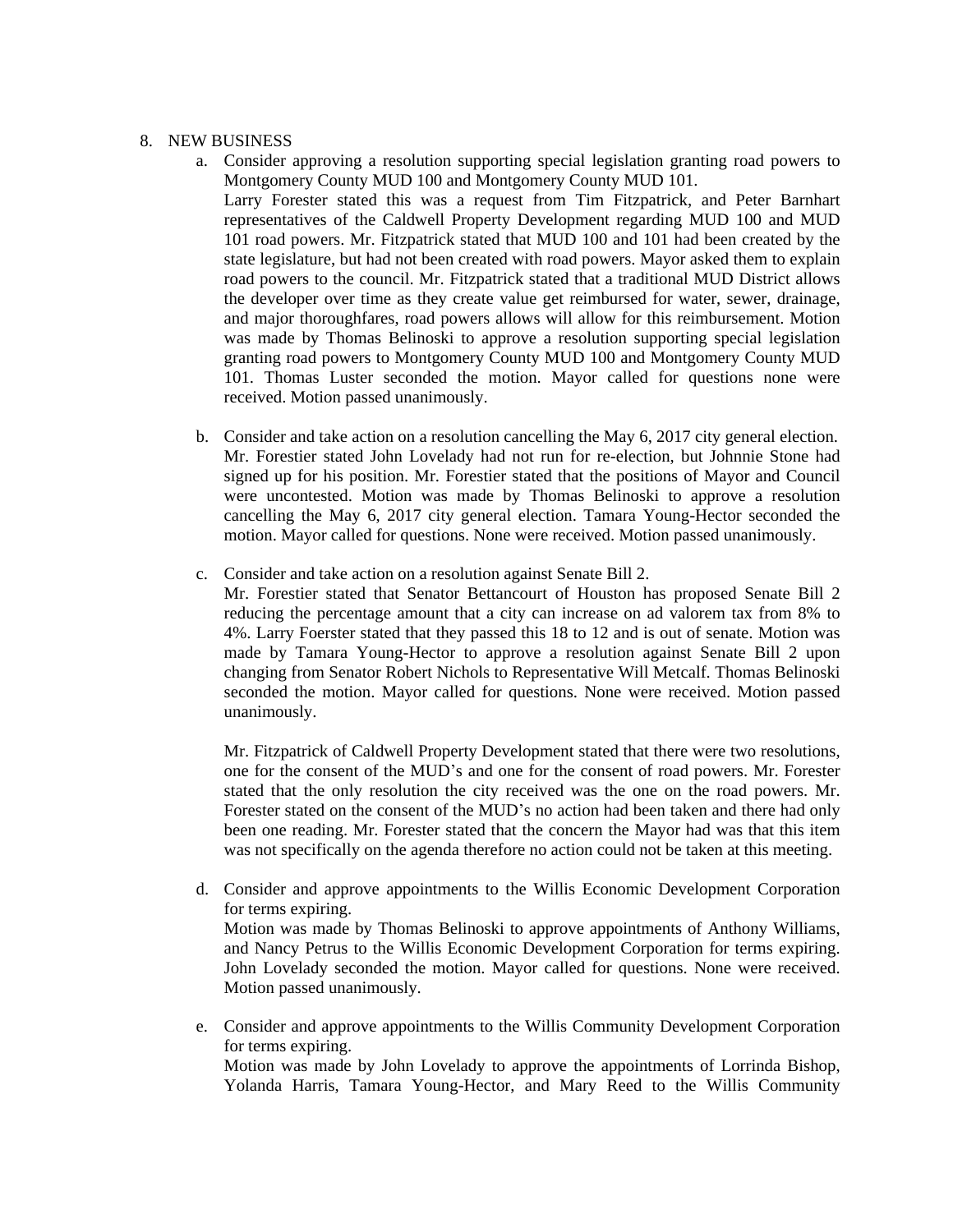Development Corporation for terms expiring. Thomas Luster seconded the motion. Mayor called for questions. None were received. Motion passed unanimously.

f. Consider approval of accepting a 10' utility easement from Ameritex.

Mr. Forestier stated that when the city extended the water and sewer lines going east on FM 1097 the city had an agreement with Ameritex for them to provide an easement for a lift station, and this would be a utility easement for water. Mr. Foerster stated this was a connection from the road out towards their property. Pat Riley stated that they had plans to put in a 4" water line from the road to their facility, and they ended up putting in a 6" water line for a fire hydrant on their property. Mr. Riley stated that the 6"line reduces down to a 4" at the fire hydrant where they want to set the meter, in order for the City to have a meter inside of our easement they were willing to give the City the easement up to the 4" water line. Motion was made by Thomas Belinoski to accept a 10' utility easement from Ameritex. Thomas Luster seconded the motion. Mayor called for questions. Mayor asked if the City inspected the line when it was put in. Mr. Riley stated that they put the line in according to the City's specifications. Motion passed unanimously.

g. Consider and take action on accepting bids for Lot 8, Block 3, Bates Addition of the City of Willis.

Motion was made by John Lovelady to table item g for further discussion. Tamara Young-Hector seconded the motion. Motion passed unanimously.

h. Consider approval of a street closure on Thomason Street between Watson and Worsham for Family Faith Church on April 16, 2017 from 8:00 a.m. until 3:00 p.m. for its annual Easter Extravaganza.

Mr. Forestier stated this was an annual request from the Family Faith Church for their Easter Celebration. Motion was made by Tamara Young-Hector to approve a street closure on Thomason Street between Watson and Worsham for Family Faith Church on April 16, 2017 from 8:00 a.m. until 3:00 p.m. for their annual Easter Extravaganza. John Lovelady seconded the motion. Motion passed unanimously.

Thomas Belinoski asked if item (a) needed to be amended. Mayor stated that it could not be amended because it was not an item on the agenda. The agenda item was to approve road powers, and no action could be taken. Mr. Foerster stated it was a mistake on our part, and thought that the resolution that was submitted included everything, and if we had realized that it didn't we would have added it. The resolution does suggest that the city supports the special legislative by granting the road powers. Mayor asked Mr. Foerster what his recommendation was. Mr. Foerster stated that he felt comfortable with the council approving the legislation, if not it would have to be postponed until the next council meeting. Mayor stated that he did not know what council wanted to do, but if council wanted to move forward with that item he would recuse himself and let the Mayor Pro-Tem handle that item. Council decided to wait till April's council meeting.

# 9. REPORTS

Input from Council related to issues for possible inclusion on future agendas; related to issues such as (but not limited to) municipal projects, personnel, public property, development, and other city/public business.

Tamara Young-Hector reminded council of the TML Region 14 Meeting on April 20, 2017 at Bobs Steak and Chop House at 6:00 p.m.

John Lovelady stated that he'd like to see residents have their address on their home. Mr. Forestier stated that he'd would talk to Chip VanSteenberg with 911 about this.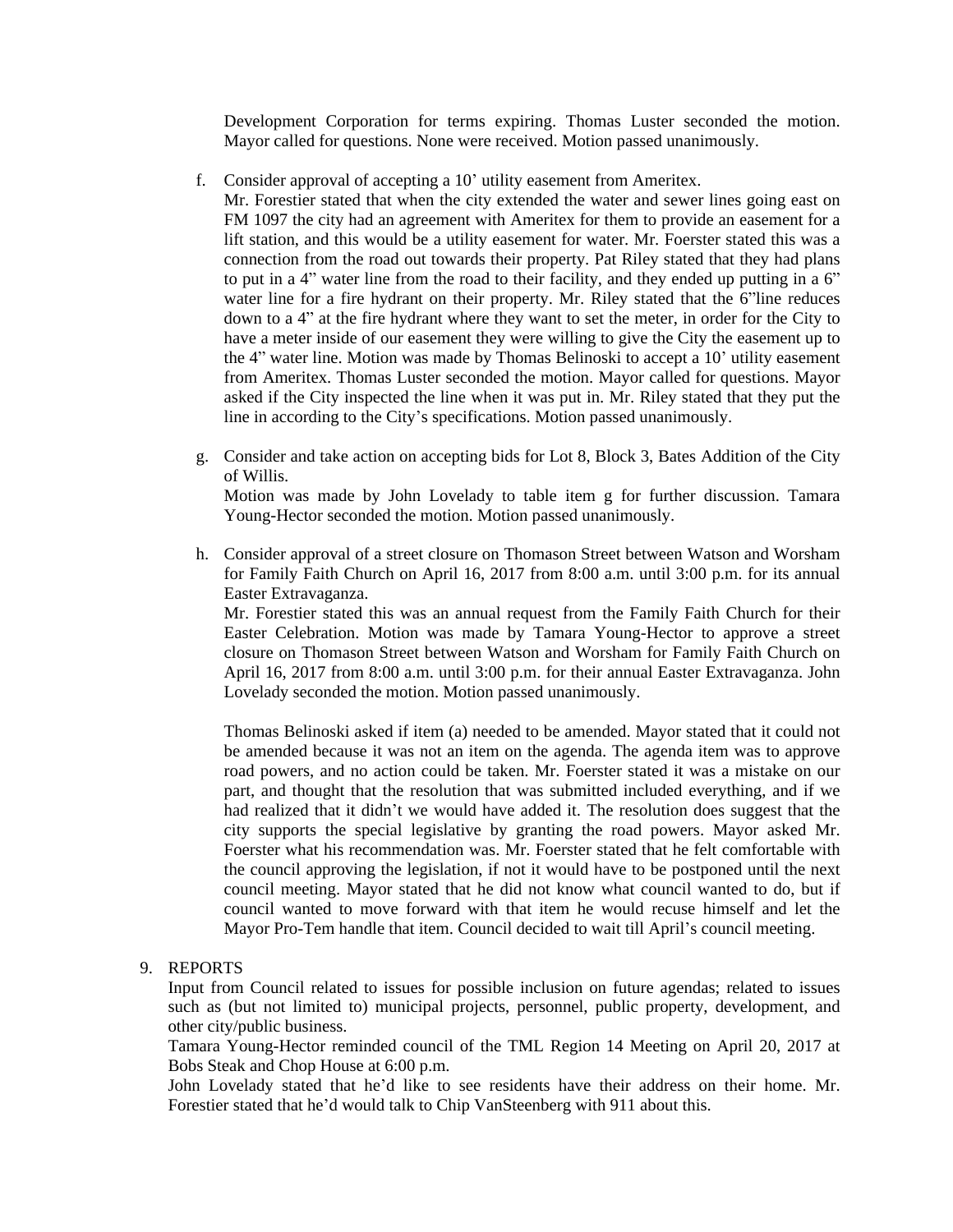Bill Van Alstyne stated that he feels that the FM 1097 project is lagging and is affecting the businesses located in that area.

- a. Engineer's report
	- i. West Side Loop TX Dot update

Mike Mathena stated that the West Side Loop is done and open and the feeder road is being restriped. Mr. Mathena stated they would like to do a traffic count before school is over but will have to work with TX Dots time table.

ii. Paving Projects

Mr. Mathena stated that Miners is packing up and moving out, and will be working with TX Dot on the steep drop off on Paddock and FM 1097 East.

iii. Water and Sewer Rate Study

Mr. Mathena showed the council a spreadsheet of all the City's expenses for the water and sewer. Mr. Mathena went over the spreadsheet with council. Mr. Mathena stated that the Willis Alternative Source of Water (WASW) is a line item that covers the Catahoula wells expenses. Mr. Mathena stated that the city issued debt to drill the Catahoula wells and the WASW line item covers this debt. Mr. Mathena stated the annual debt payments were around \$230,000 a year, and charge customers around \$2.28 per thousand gallons of water usage, which generates an estimated revenue of about \$460,000, which means the city will have an estimated \$200,000 to \$230,000 in excess and recommend that money be used for future improvement on the Catahoula wells. Mr. Mathena stated the Lone Star Ground Water Conservation District (LSGCD) projected about \$2,300 dollar short fall, however this is just a function on how much water the city buys and sells. Mr. Mathena stated that the WASW and LSGCD were not included in the rate projections. Mr. Mathena stated that the 8.45 million in certificates of obligation that is being proposed for the sewer plant, which includes rehabbing the plant, expanding the plant by a quarter million gallons a day that debt service is about \$562,000 a year, which may fluctuate based on the interest rates we get on the certificates on obligation. Mr. Mathena stated that a total expense on the water and sewer side would be about 2.6 million dollars, Mr. Mathena stated this was debt and operations and maintenance cost. Mr. Mathena stated that based on the water being sold in the city, the cost per thousand gallons of water pumped is \$10.90. Mr. Mathena stated this covers water and sewer. Mr. Mathena stated that what is being proposed is a rate structure that will generate about 2.8 million dollars. Mr. Mathena stated that the rate structure proposed is to increase the base rate to \$21.25 which is an increase of about \$3.00 and still maintains the first 3,000 gallons, between 3,000 and 8,000 gallons recommending a charge of \$5.45 per thousand gallons, anything over 14,000 thousand gallons would be a charge of \$5.95, and anything over 25,000 gallons would be a charge of \$6.45, these would be inside city residential and commercial rates. Mr. Mathena stated that outside rates would be doubled. Mr. Forestier stated that no action would be taken on this, this was part of the budget process and once the money is issued to expand the sewer plant it would be put into an ordinance and approved along with the budget.

- b. City Manager's report
	- i. Mobilitie Agreement

Mr. Foerster stated that they received notice from TML that there had been a ruling or a proposal by the Administrative Law Judges urging the Texas Public Utility Commission to mandate that certain wireless telecommunication companies are entitled free use of our city right of ways. Mr. Foerster stated that